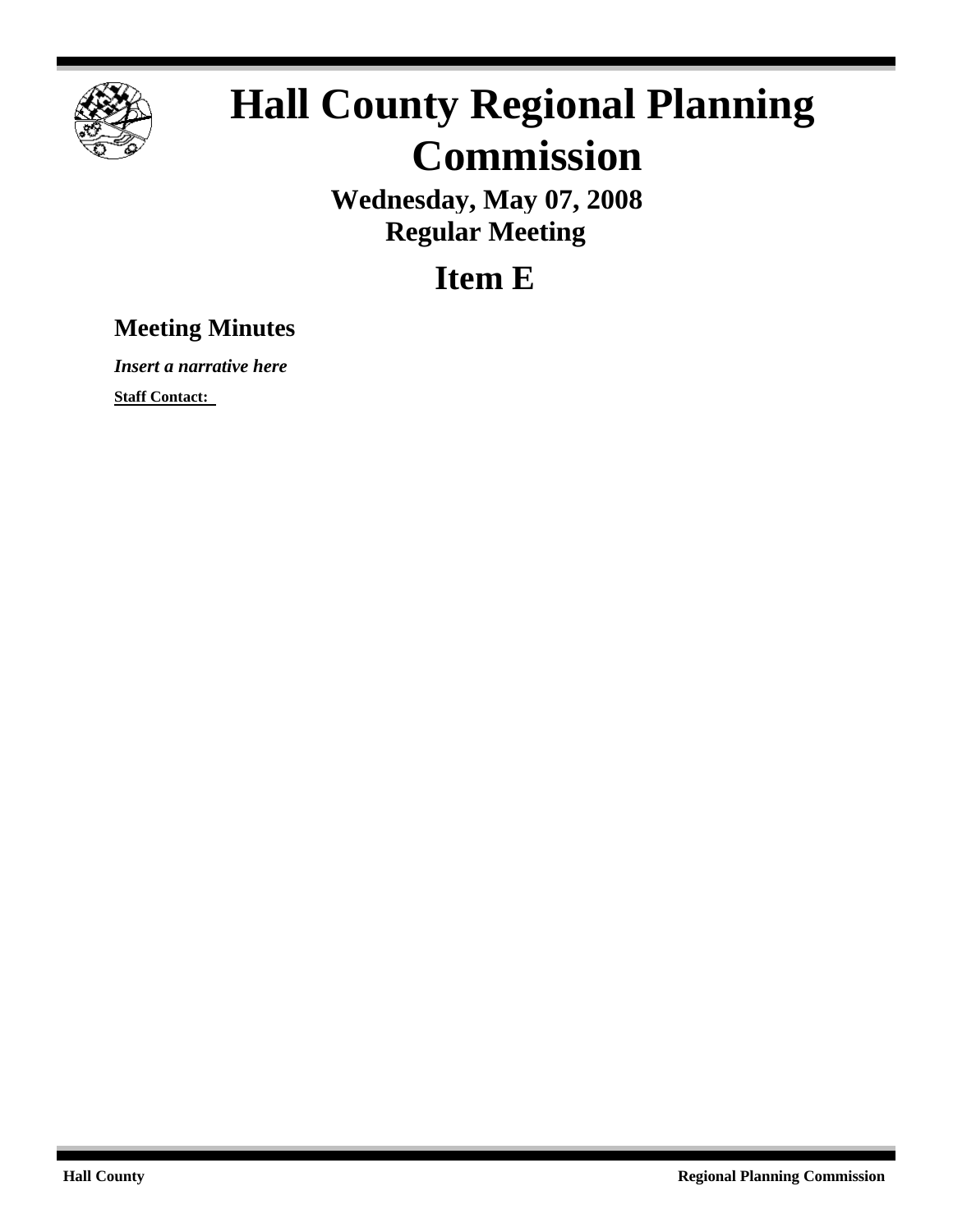

#### THE REGIONAL PLANNING COMMISSION OF HALL COUNTY, GRAND ISLAND, WOOD RIVER AND THE VILLAGES OF ALDA, CAIRO, AND DONIPHAN, NEBRASKA

**Minutes** for April 2, 2008

The meeting of the Regional Planning Commission was held Wednesday, April 2, 2008, in the Community Meeting Room - City Hall – Grand Island, Nebraska. Notice of this meeting appeared in the "Grand Island Independent" March 22, 2008.

| Present: | Pat O'Neill<br>Karen Bredthauer<br>Don Snodgrass<br>Debra Reynolds<br><b>Mark Haskins</b> | <b>Bill Hayes</b><br>Dianne Miller<br>Jaye Monter<br>Lisa Heineman |
|----------|-------------------------------------------------------------------------------------------|--------------------------------------------------------------------|
| Absent:  | John Amick, Leslie Ruge, Scott Eriksen                                                    |                                                                    |
| Other:   | Bob Niemann, Rick Johnson                                                                 |                                                                    |
| Staff:   | Chad Nabity, Rose Woods                                                                   |                                                                    |
| Press:   |                                                                                           |                                                                    |

#### **1. Call to order.**

Chairman O'Neill called the meeting to order; at 6:00 p.m. He stated that this was a public meeting subject to the open meetings laws of the State of Nebraska. He noted that the requirements for an open meeting were posted on the wall in the room and easily accessible to anyone who may be interested in reading them.

#### **2. Minutes of March 5, 2008 meeting.**

A motion was made by Miller, and seconded by Snodgrass, to approve the Minutes of the March 5, 2008 meeting as presented.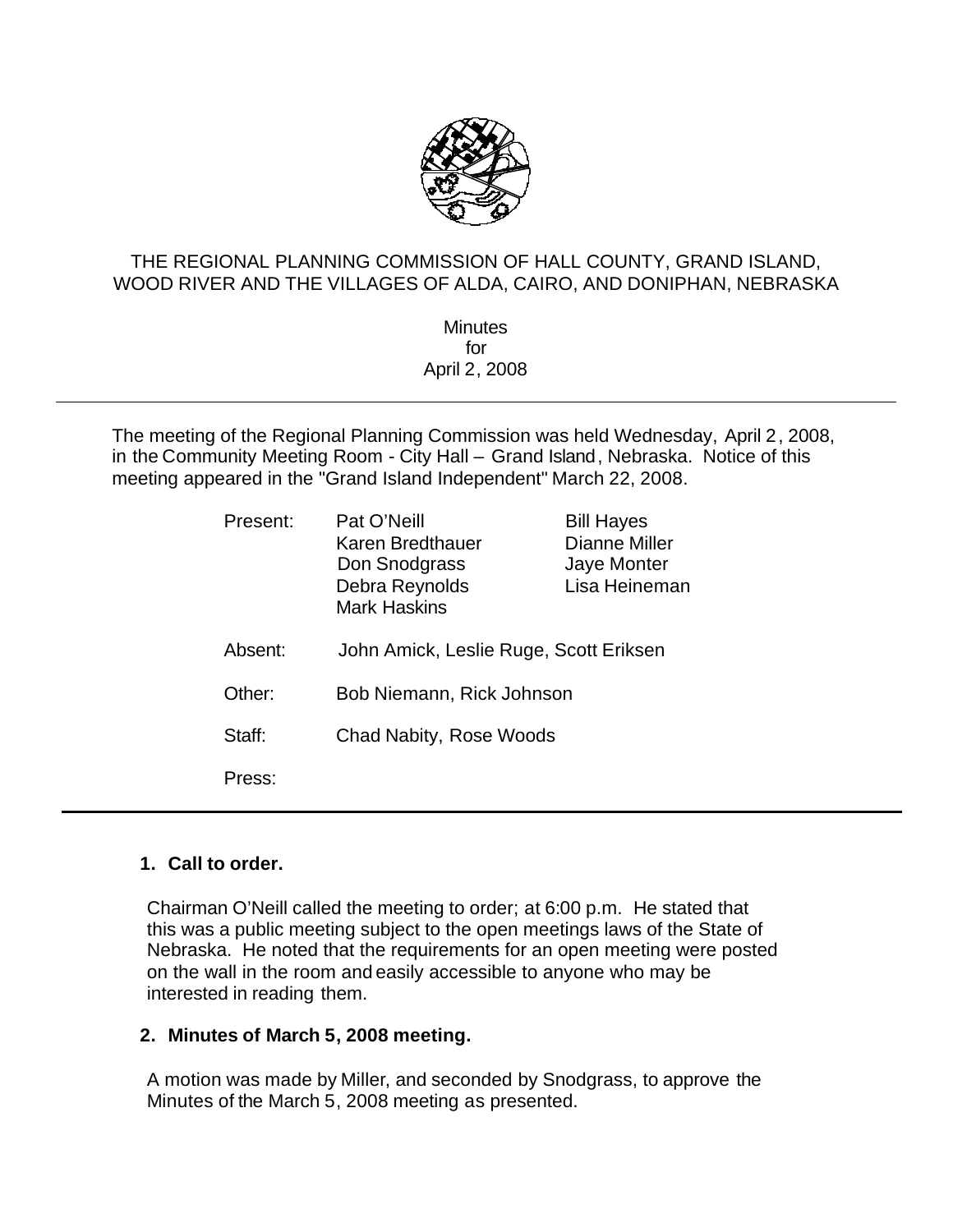The motion carried with 8 members present voting in favor (Miller, O'Neill, Reynolds, Monter, Haskins, Bredthauer, Heineman, Snodgrass) and 1 member present abstaining (Hayes).

#### **3. Request time to speak.**

Rick Johnson requested a time to speak concerning Agenda Item #4.

**4. Public Hearing –** Text Amendment of Zoning Ordinance. Concerning proposed amendments to section 36.70 Section B, addition of Automobile body repair as a conditional use to the B3 Zoning District in the Grand Island City Code. (C-12- 2008GI) (Hearing, Discussion, Action)

Chairman O'Neill opened the above mentioned public meeting.Nabity presented. Nabity explained that Mr. Rick Johnson requested an amendment that would allow Automobile body repair as a conditional use in the B3 zone. Automobile body repair is not currently allowed. There is one body shop in that B3 zone, that has been there for many years and there haven't been any issues with them. Two conditions would have to be met, one no storage parts or unlicensed vehicles outside of the building, and that the business shall meet all building and fire code requirements. Nabity recommends in favor for this Text Amendment to the Grand Island Zoning Ordinance.

Heineman had a question concerning whether automobile body repair would also include motorcycle repair as some people were looking for places to work on motorcycles. Nabity replied that motorcycle body repair would fall under automobile body repair. No comments from the audience were made.

O'Neill closed the public hearing. A motion was made by Haskins, and seconded by Snodgrass, to recommend approval as presented.

A roll call vote was taken and the motion passed with 9 members present (Miller, O'Neill, Monter, Hayes, Reynolds, Haskins, Bredthauer, Heineman, Snodgrass) voting in favor.

#### **Consent Agenda**

**5. Final Plat** – NCC-1701 Subdivision, West of Webb Road, in the City of Grand Island, Hall County, Nebraska. (2 lots)

**6. Final Plat** –Deniece Moffett Subdivision, N. of W.R. Rd. 1/4 mi. E of 110 Rd., Sec 15, T 10N – R 11 W, in Hall County, Nebraska. (1 lot)

**7. Final Plat** – Kenneth Spiehs Subdivision, North of Airport Rd, South of Abbott Rd. Sec 32, T 12N – R11 W, in Hall County, Nebraska. (1 Lot)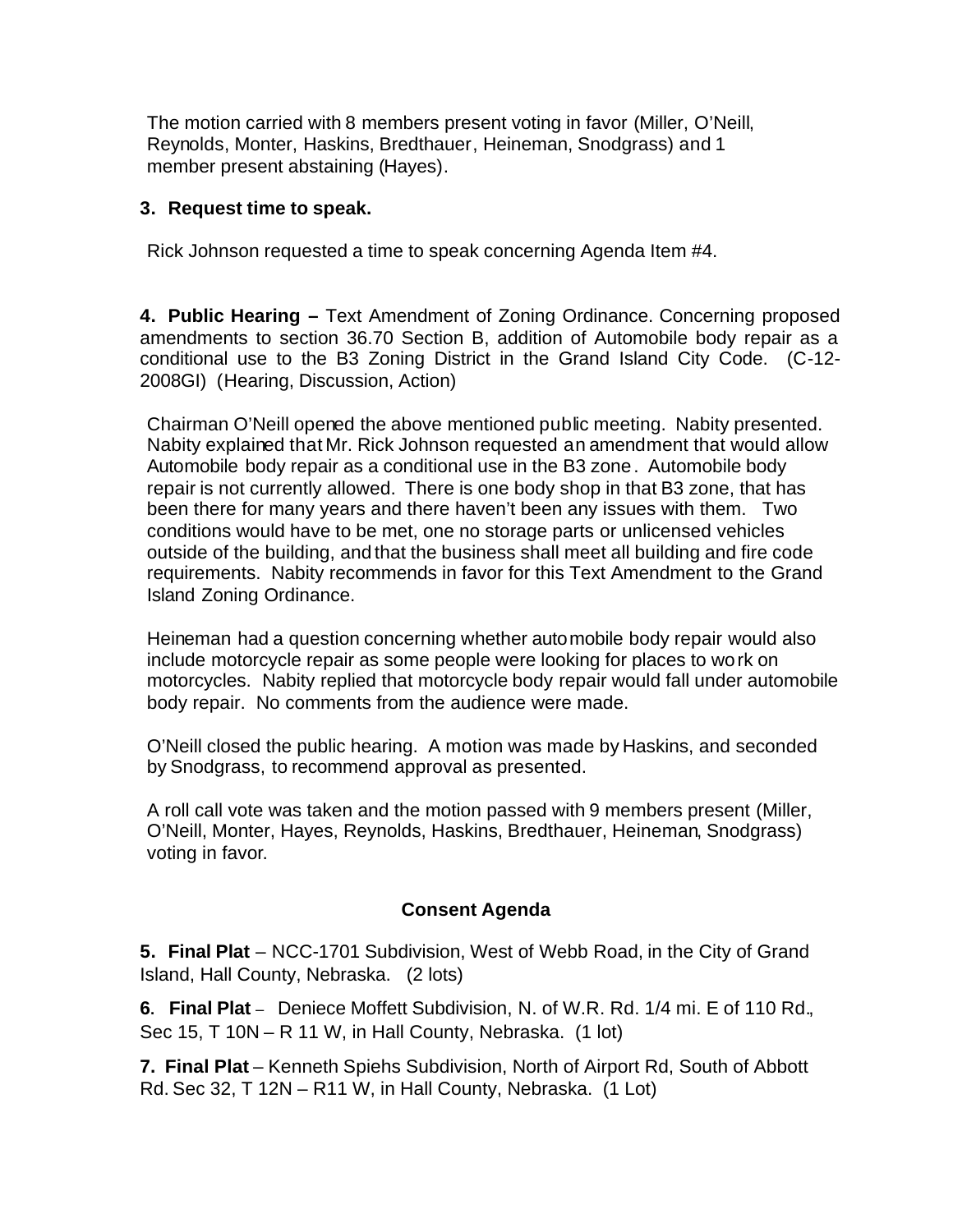**8. Final Plat** – Shriner Subdivision North of Wildwood Drive, and South of Schimmer Drive. 1-10-11, in Hall County, Nebraska. (1 Lot)

**9. Final Plat** – Owen John Jens Subdivision, North of Husker Hwy, and South of Stolley Park Rd., Sec 27 T11N, R12W, Hall County, Nebraska. (1 Lot)

Consent Agenda was considered by the Commissioners.

O'Neill asked for any comments, Nabity stated that all these plats meet the minimum requirements. He explained the one on Webb Rd. consist of two lots, with two houses there that were split off years ago by metes and bounds descriptions. They have dedicated the full right of way, 40 ft. opposed to a 33 ft. right of way prior. Sewer and water are available for both of those properties. They are moving the line by about one foot so that one neighbor can build a garage where he wants to build it. It works with both homeowners to make this change.

Nabity states that all the other plats meet the minimum requirements and that he recommends approval.

There were no questions, O'Neill looked for a motion.

A motion was made by Reynolds and a Second by Bredthauer to recommend approval of the Consent Agenda items 5, 6, 7, 8 and 9 as presented.

A roll call vote was taken and the motion passed with 9 members present (Miller, O'Neill, Hayes, Monter, Reynolds, Haskins, Bredthauer, Heineman, and Snodgrass) voting in favor.

#### **10. Planning Director's Report**

Nabity stated the Hazard Mitigation Planning is moving forward, he is reviewing a draft of that at this point; all of the Villages should have a copy to review as well. When all the documents can be all put together they will be given to the Commissioners for their review and input. That will be approximately June or July of this year. As of this point there is about \$4000 of the match that was left yet to meet, there is about \$1400.00 for the last quarter, so there should not be a problem to meet the match. Those plans will be in place, all the communities in Hall County will be eligible for disaster Mitigation funds and disaster payments. The voting software that was talked about in the last meeting is going to cost approximately \$5700.00, and currently there is not enough in the budget this year. Possibly next year, however the County and the City would have to approve it first, if added to the budget as a line. If meetings were televised then there might be a push for the software. However at this time there is not a need for this new voting software. Nabity will attending a National APA meeting at the end of this month in Las Vegas, he will be presenting. Nabity's session will be on the